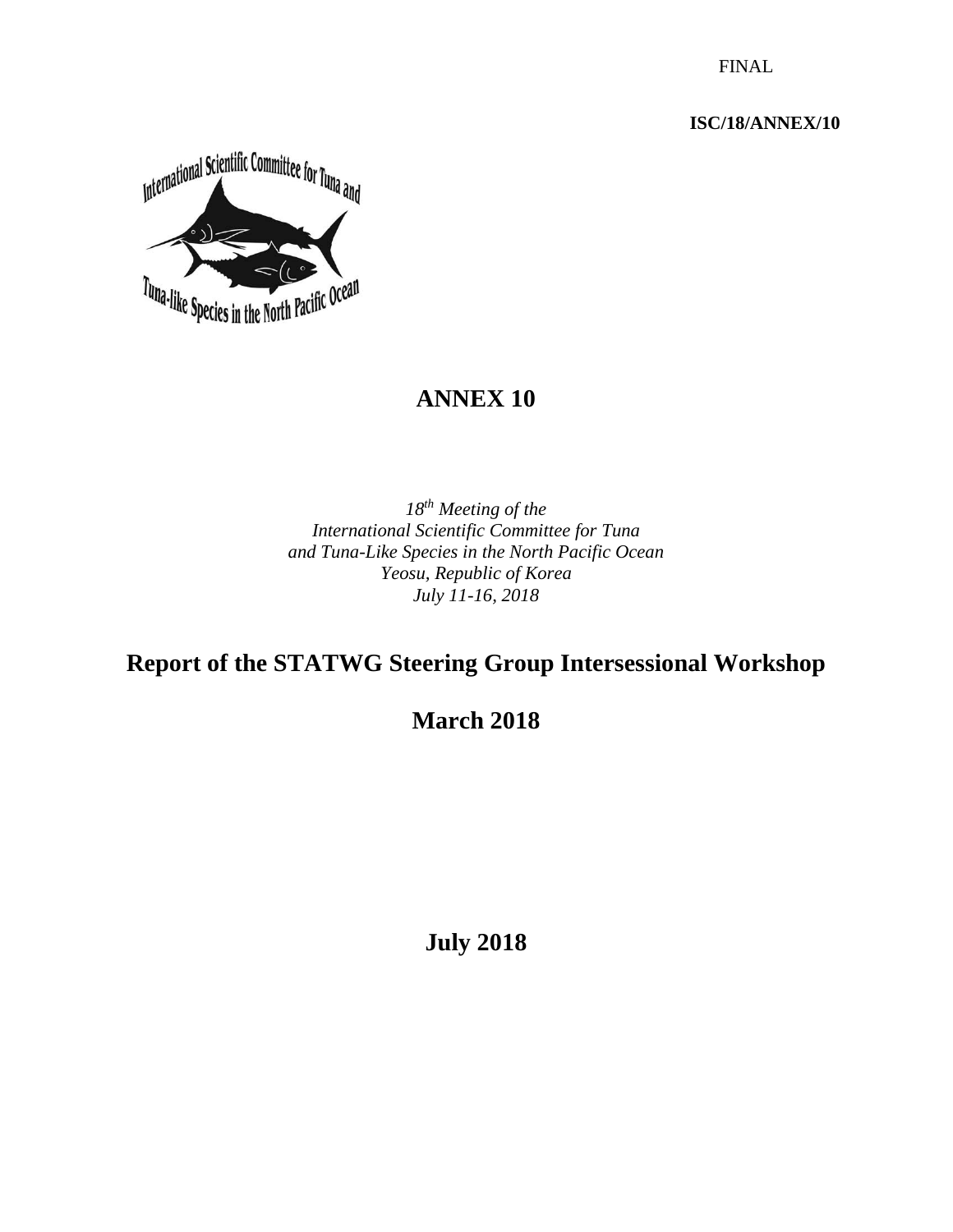Left Blank for Printing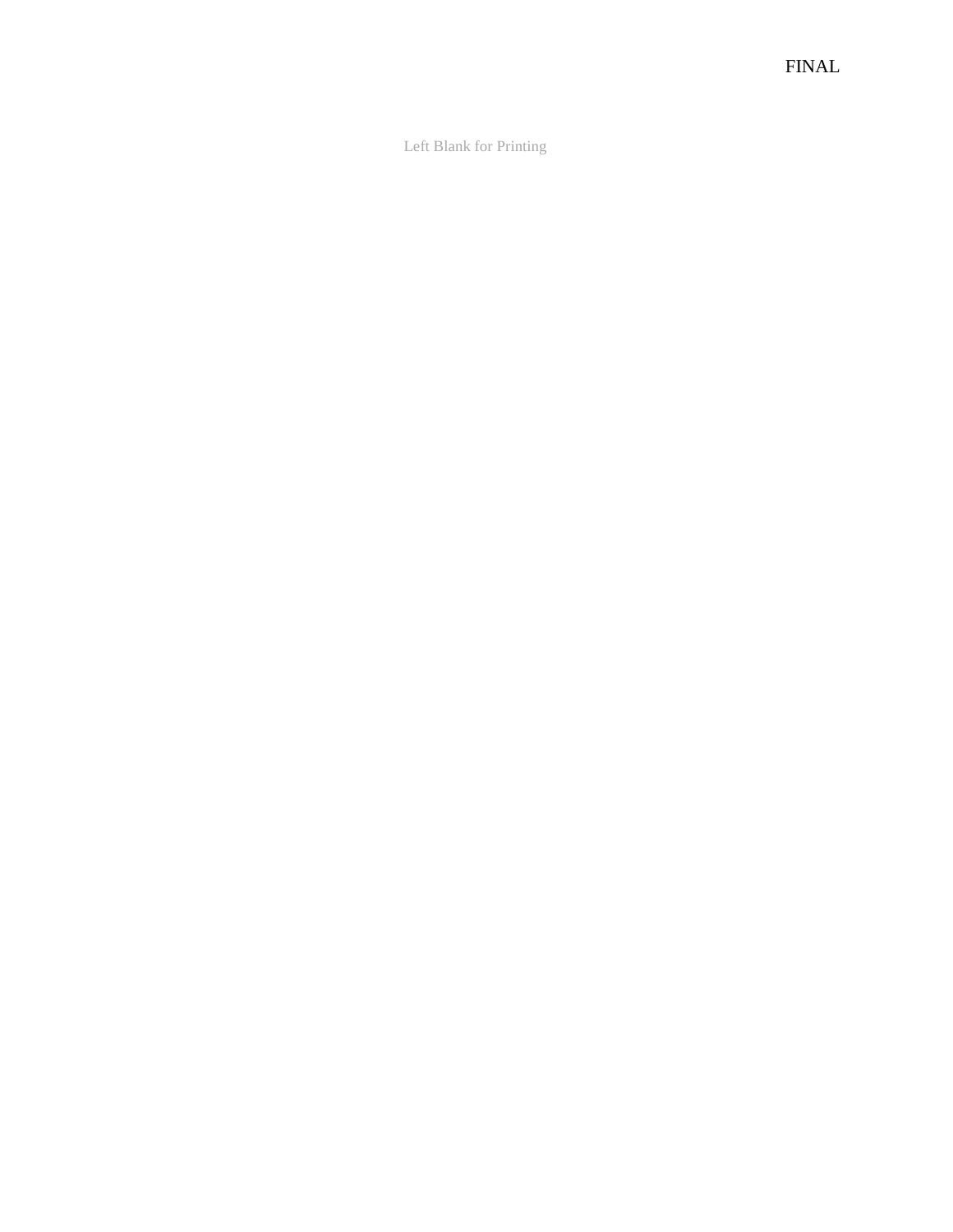#### **Annex 10**

#### *REPORT OF STATWG STEERING GROUP INTERSESSIONAL WORKSHOP*

*International Scientific Committee for Tunas AND Tuna-like Species in the North Pacific Ocean*

#### **March 14-15, 2018**

Shizuoka, Japan

#### **1.0 Welcome And Introduction**

The STATWG Steering Group conducted one intercessional meeting since the 2017 ISC Plenary in Vancouver, Canada. The Chair of the STATWG convened the 7<sup>th</sup> STATWG steering group meeting from March 14-15, 2018 at the National Research Institute of Far Seas Fisheries (NRIFSF), Shizuoka, Japan. The participants included the chair of STATWG, Mr. Ren-Fen Wu, Data Administrator (DA) and Web Master of ISC, Ms. Kirara Nishikawa, former Data Administrator, Dr. Izumi Yamasaki, and the supporting staff from NRIFSF Japan, Dr. Yuki Ohashi and Ms. Kana Chiba (Attachment 1).

#### **2.0 Appointment of Rapporteurs**

Ren-Fen Wu (Chinese Taipei) was appointed as rapporteur.

#### **3.0 Adoption of Agenda**

The agenda for the STAWG Steering Group meeting was considered and adopted (Attachment 2).

#### **4.0 Personnel Change**

According to the email form Dr. Yeo-Jung Kwon on 15th January 2018, Dr. Mi-Kyung Lee will replace Dr. Kwon as the Data Correspondent of Korea. Since Dr. Lee will be responsible for the fishery data submission and preparation of metadata report for Korea this year, the DA will contact her to facilitate the fishery data submission of Korea.

The term of Ren-Fen Wu, chair of STATWG, has been extended for 1 year and will expire this July, 2018. The group will contact possible candidates for chair of STATWG from this May.

#### **5.0 Review Of The Work Plan**

The Group reviewed the work plan proposed by the STATWG at the ISC17 Plenary meeting to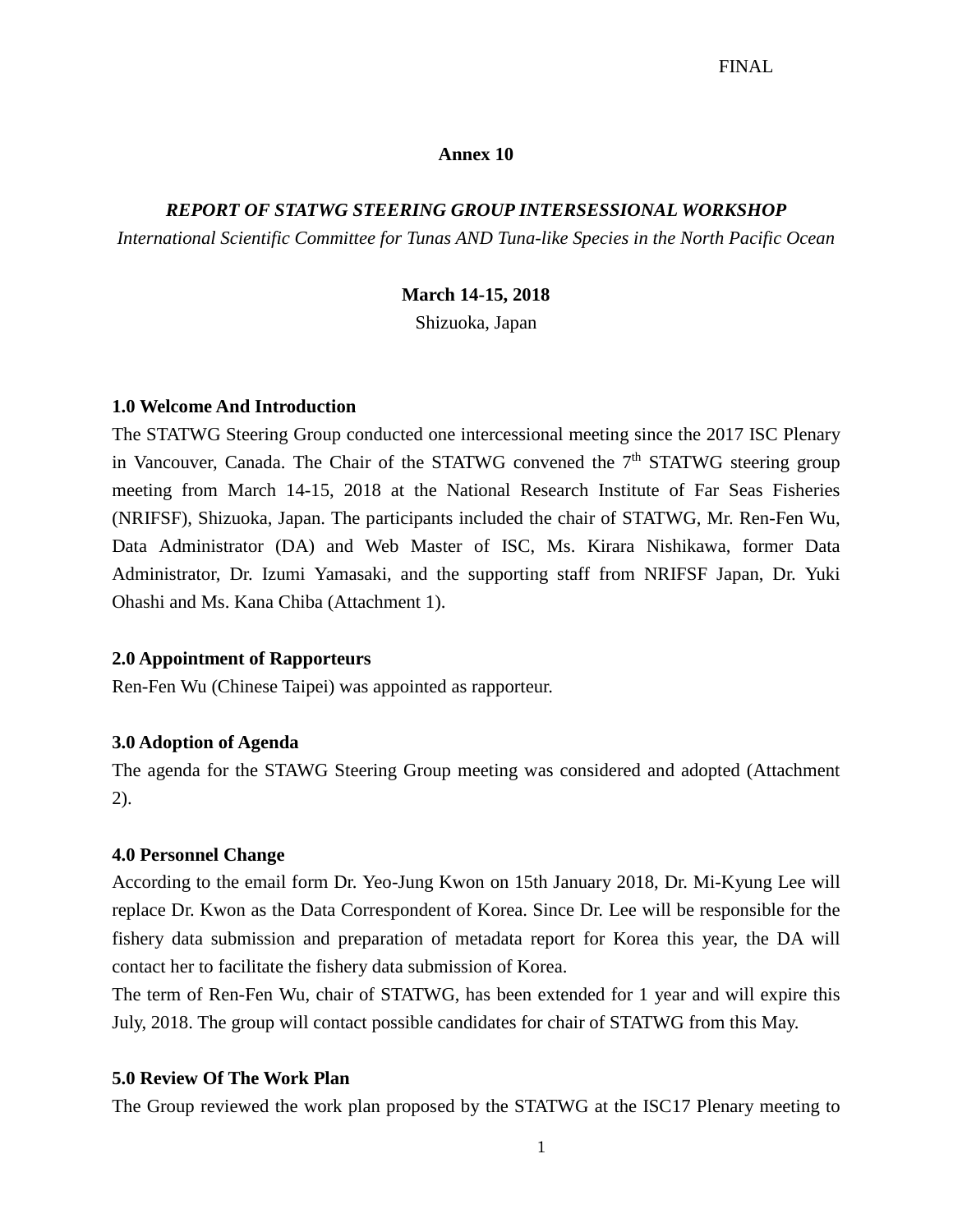determine the status of each assignment, and to update them as necessary. The status of the work plan items reviewed was as follows:

- 1. DA already had distributed ISC data inventory for CAT. I, II and III to ISC Data Correspondents and Chairs of the species Working Groups, and had published the data inventory on the ISC website according to the time frame set by the STATWG.
- 2. The stock assessment files for albacore in 2017 had not been received from the species Working Group chair. The DA will contact the chair of ALBWG and follow up on the progress.
- 3. The modifications of the ISC online data submission system had been completed. The update of the User's Manual is in process, and the DA will forward the revised version to John Childers and Darryl Tagami for review and then distribute to Data Correspondents and upload onto the ISC research website by May 1<sup>st</sup> this year.
- 4. The User's Manual of ISC research website has been drafted by STATWG chair and forwarded to Mr. Darryl Tagami, STATWG vice chair, for review. STATWG will then distribute the manual to the ISC chair, chairs/vise chairs/data managers of species WG, and data correspondents of ISC member in May.
- 5. The DA and Chair of STATWG jointly reviewed the responsibilities, duties and deliverables of the DA, and they considered that there's no amendment needed in the short term.

#### **6.0 Data Checking Protocols**

Considering the short time period between the deadline of data submission (June 30) and STATWG meeting in Yeosu (July 6-7), the group recommended that the data checking should be undertaken by data correspondents and the outputs should be forwarded to the DA for compiling and reviewing in the STATWG meeting in July; the data checking outputs should include run charts of annual catch of major species (namely albacore, Pacific Bluefin tuna, swordfish, blue marlin and striped marlin), diagrams of effort distribution by fishery, run charts of catch average weight by major species, and length or weight frequency diagrams and basic statistics (maximum, minimum and medium of length or weight) by major species.

#### **7.0 Metadata**

The group reviewed the inventory of metadata on the ISC research website, and found that the metadata is not complete from some members. To facilitate members preparing and updating their metadata, the DA will distribute a template with explanations to data correspondents in May and STATWG will review the metadata received from members in July.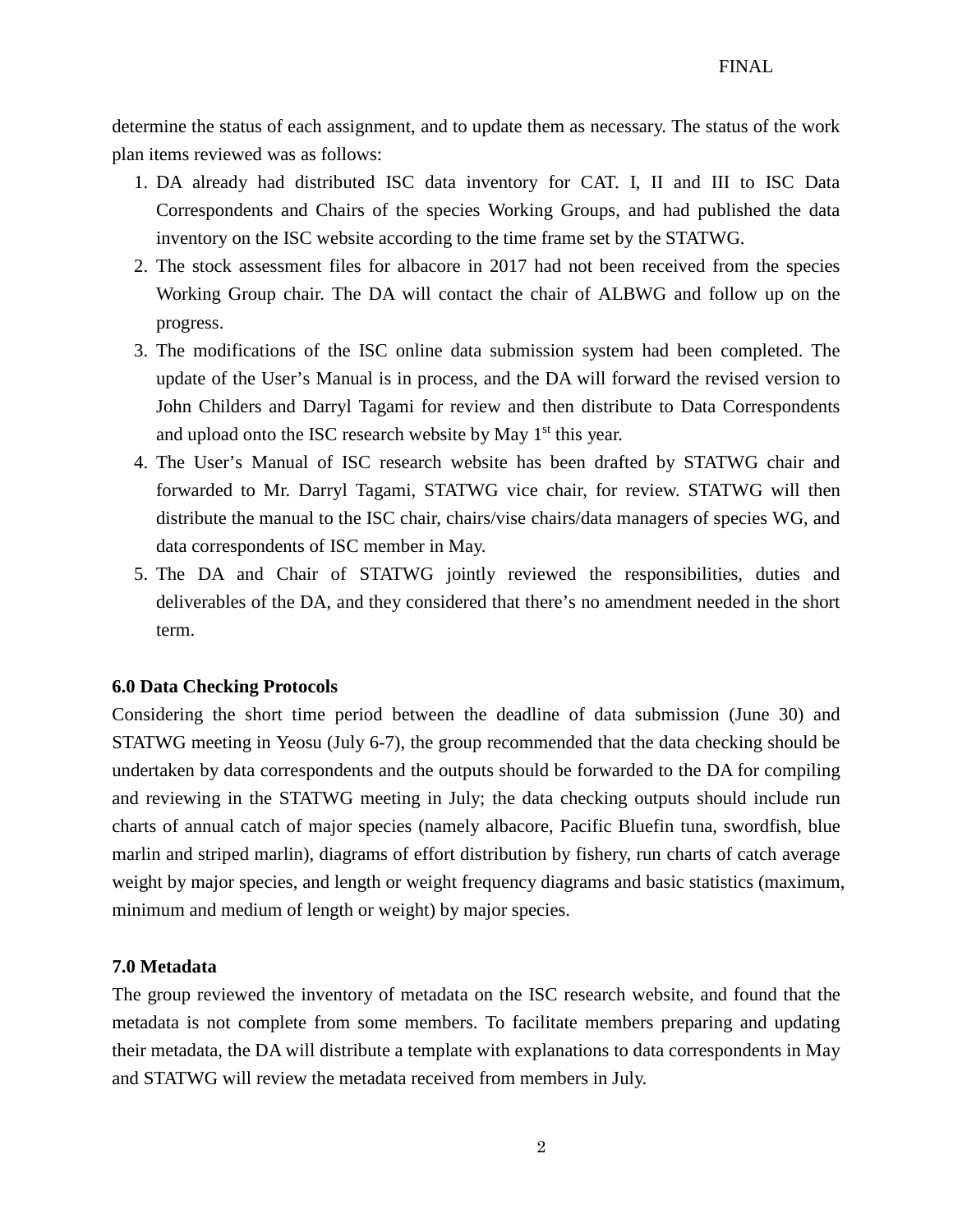#### **8.0 Category II Public Domain Data**

The chair of STATWG made a presentation on the conclusions from technical discussion between Japanese scientists, Ms. Kirara Nishikawa and Dr. Yuki Ohashi, and Taiwanese statisticians, Ms. Sui-Ting Chang, Mr. Chi-Hao Hsiao and Mr. Wei-Jan Wang, from 18 to 19 December 2017 in Taipei. The aims of this technical discussion focused on defining the fishery data and processing procedure, and sharing R-code developed by both sides for processing CAT II public domain data. The conclusions are listed as following:

- 1. The aggregated 5 degree by 5 degree longline fishery data of Japan, Korea, Taiwan and US, and the aggregated 1 degree by 1 degree troll fishery data of Canada and US will be processed into public domain data.
- 2. The central point of grid aggregated data will be used as geographic reference point to filter out the data in EEZs or in disputed waters.
- 3. The waters to be excluded are shown in Attachment 3.
- 4. The items of CAT II public domain data include country, year, month, latitude and longitude of central point (5\*5 for longline fishery and 1\*1 for troll fishery), effort, effort unit, catches in weight and in number. The species includes albacore, Pacific Bluefin tuna, swordfish, blue marlin and striped marlin; shark species will be excluded.
- 5. Using central point as the geographic reference point to filtering data with very high uncertainty, it is highly recommended that the Plenary consider revising the fishery provision rule to request data correspondents to submit CAT II data with additional information indicating inside or outside EEZs.

The group reviewed fishery data provided by members and identified that the longline fishery data provided by Korea has no information of catch in number, which will complicate the process of CAT II public domain data.

#### **9.0 ISC Website**

Ms. Kana Chiba gave a presentation on the current ISC website. She indicated that the general information on the webpage of species WGs was outdated, and drafted a new layout for the webpage of species WGs. The group expressed sincere appreciation for her hard work, and noted that it's necessary to notify the chair of species WGs to update the content of their webpages. The group also noted that the webpage for Stock Status lists the recommendations from ISC7 to ISC17. After checking other t-RFMOs' websites, the group recommended ISC only publish the latest information on stock status as a common practice among t-RFMOs.

#### **10.0 Next Steering Group Meeting**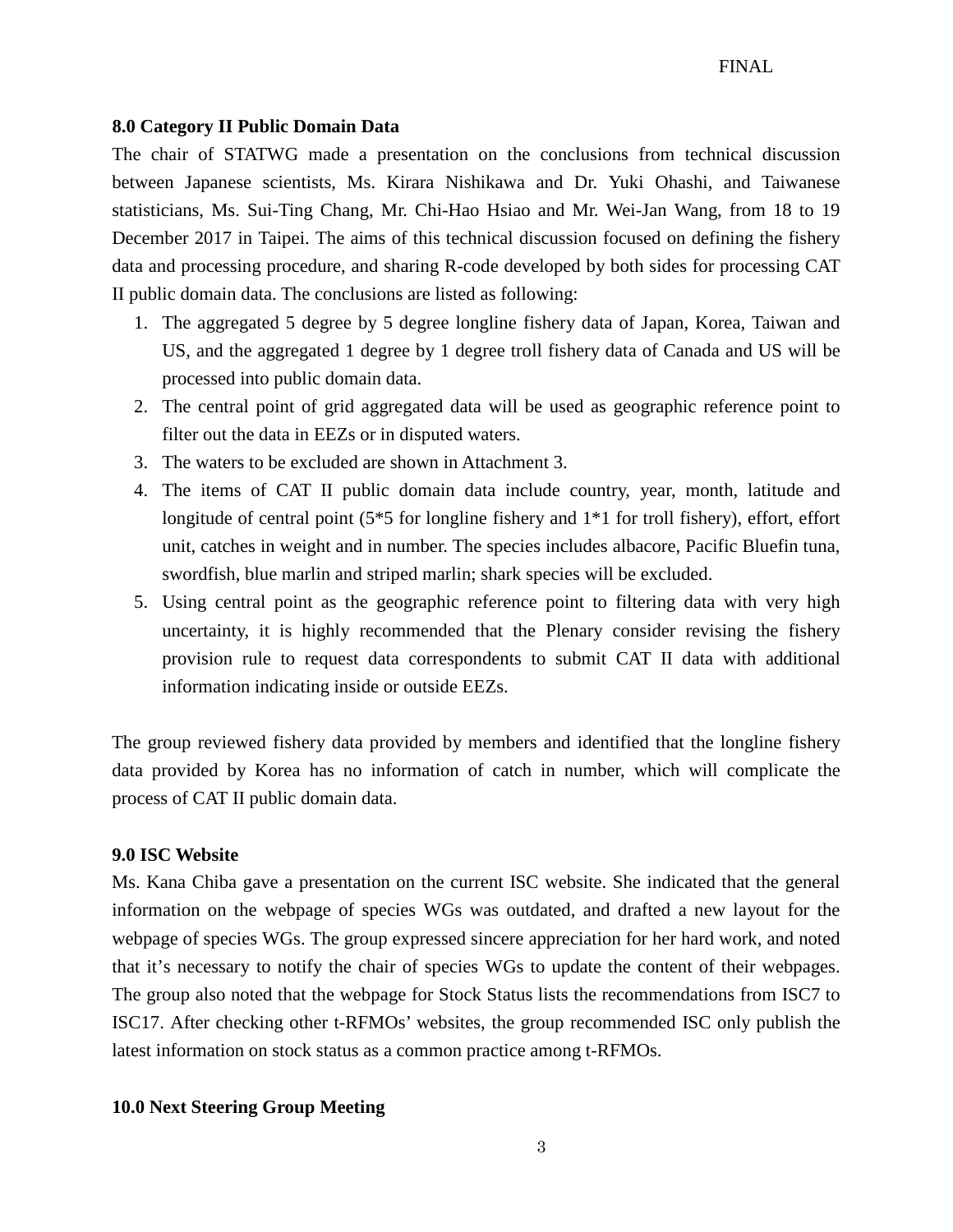The Group recommended a one day preparatory meeting prior to the STATWG meeting in July 6-7, 2018 in Yeosu, Korea.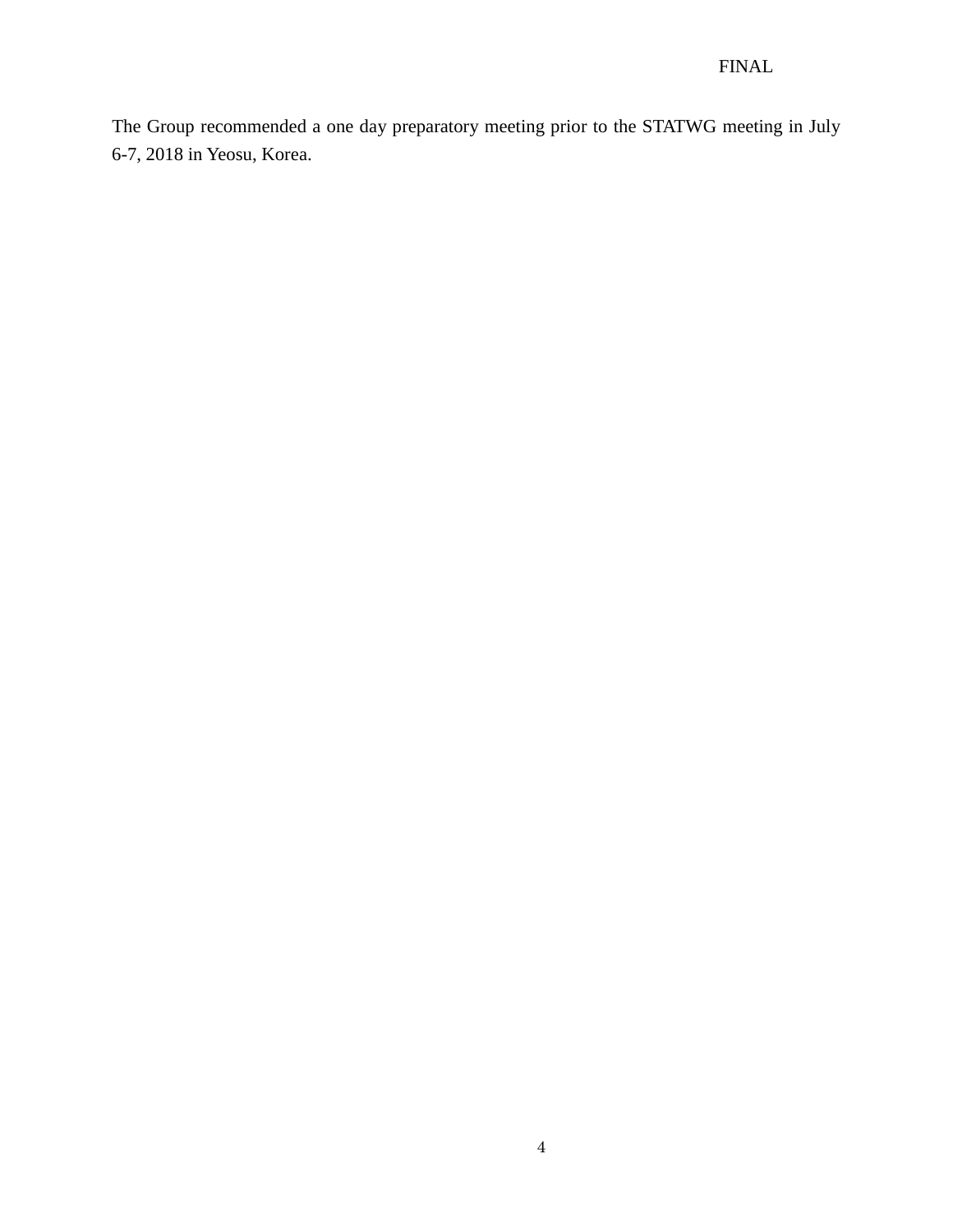### **ATTACHMENT 2 AGENDA**

#### *STATWG STEERING GROUP INTERSESSIONAL WORKSHOP*

International Scientific Committee for Tunas and Tuna-like Species in the North Pacific Ocean

### **14-15 March 2018**

Shimizu, Japan

- 1. Review of the Work Plan
- 2. Review of the data checking protocols
- 3. Review of the improvement of the ISC database and data submission system
- 4. Review of the User's Manual for the ISC research website
- 5. Review of the responsibilities, duties and deliverables of the DA
- 6. Agenda for next STATWG meeting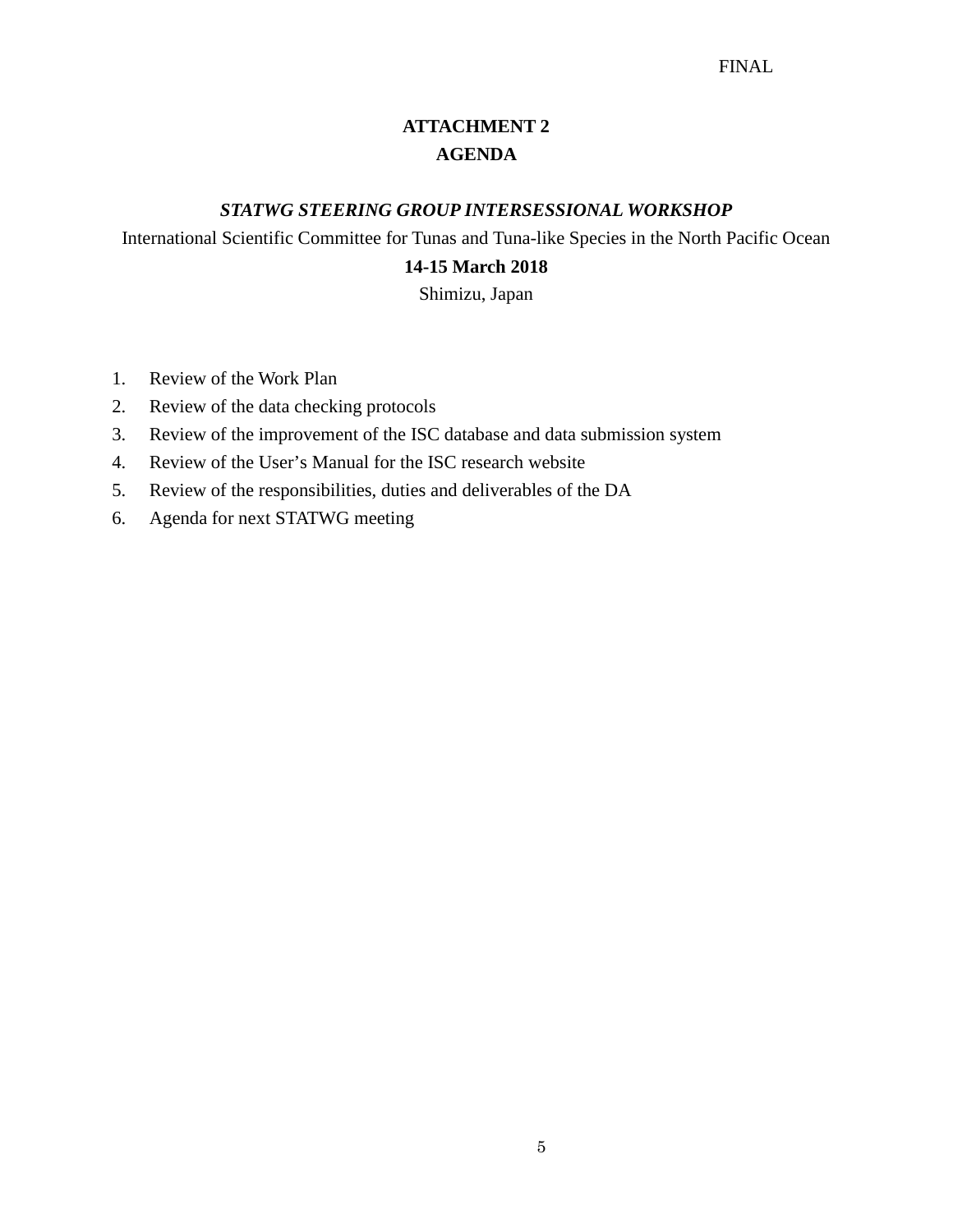#### FINAL

### **ATTACHMENT 2 PARTICIPANT LIST**

Izumi Yamasaki Fisheries Agency Government of Japan 1-2-1, Kasumigaseki, Chiyoda-ku, Tokyo, Japan [izumi\\_yamasaki610@maff.go.jp](mailto:izumi_yamasaki610@maff.go.jp)

Kana Chiba National Research Inst. of Far Seas Fisheries 5-7-1 Orido, Shimizu Shizuoka, 424-8633 Japan [chibakana@affrc.go.jp](mailto:chibakana@affrc.go.jp)

Kirara Nishikawa National Research Inst. of Far Seas Fisheries 5-7-1 Orido, Shimizu Shizuoka, 424-8633 Japan izyam@affrc.go.jp [kiraranishi@affrc.go.jp](mailto:kiraranishi@affrc.go.jp)

Ren-Fen Wu Overseas Fisheries Development Council 3F., No. 14, Wenzhou St. Da'an Dist. Taipei, 106 Taiwan [fan@ofdc.org.tw](mailto:fan@ofdc.org.tw)

Yuki Ohashi National Research Inst. of Far Seas Fisheries 5-7-1 Orido, Shimizu Shizuoka, 424-8633 Japan [yukiohashi@affrc.go.jp](mailto:yukiohashi@affrc.go.jp)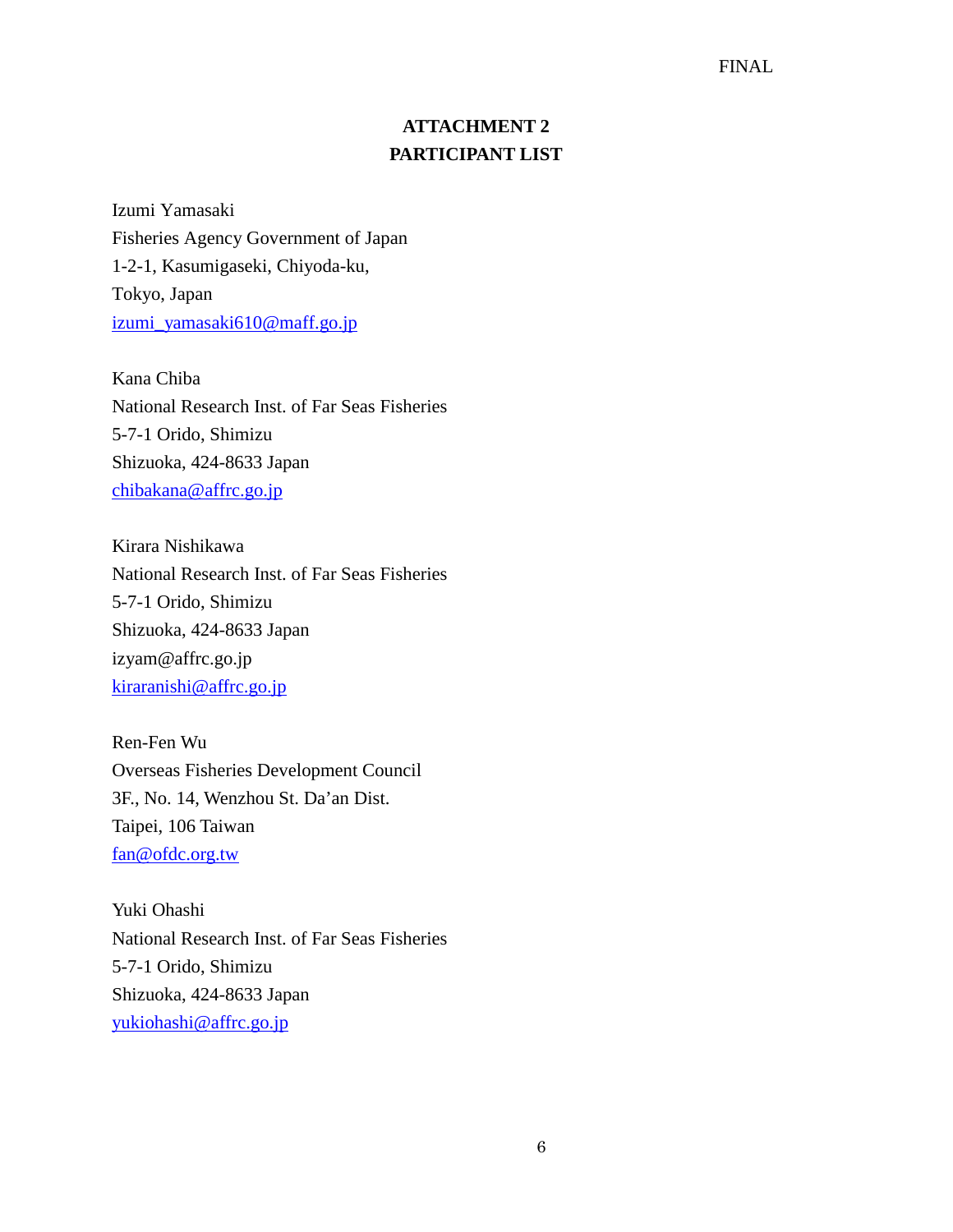### **ATTACHMENT 3**

## Waters should be excluded from CATII public domain data

| Country     | EEZ                                                   |
|-------------|-------------------------------------------------------|
| Taiwan      | Disputed area Senkaku Islands: Japan / China / Taiwan |
| Taiwan      | Taiwanese Exclusive Economic Zone                     |
| Japan       | Disputed area Senkaku Islands: Japan / China / Taiwan |
| Japan       | Japanese Exclusive Economic Zone                      |
| Japan       | Disputed area Liancourt Rocks: Japan / South Korea    |
| Japan       | Disputed area Kuril Islands: Japan / Russia           |
| Japan       | Joint regime area Japan / Korea                       |
| South Korea | South Korean Exclusive Economic Zone                  |
| South Korea | Joint regime area Japan / Korea                       |
| South Korea | Disputed area Liancourt Rocks: Japan / South Korea    |
| Canada      | Canadian Exclusive Economic Zone                      |
| Canada      | Disputed area: Canada / USA                           |
| Canada      | United States Exclusive Economic Zone (Hawaii)        |
| Canada      | United States Exclusive Economic Zone                 |
| Canada      | United States Exclusive Economic Zone (Alaska)        |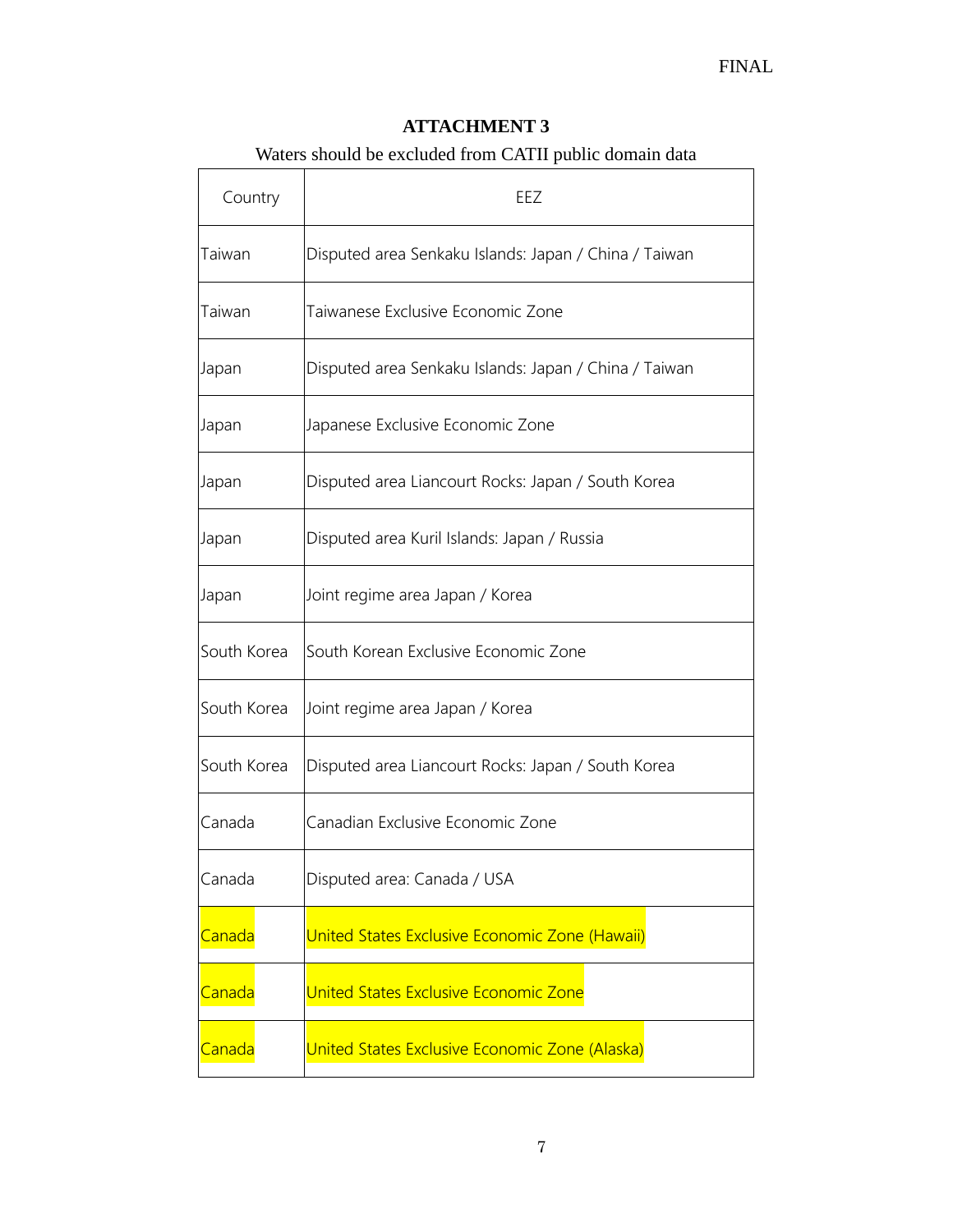| Country       | EEZ                                                          |
|---------------|--------------------------------------------------------------|
| Canada        | American Samoa Exclusive Economic Zone                       |
| Canada        | Palmyra Atoll Exclusive Economic Zone                        |
| Canada        | <b>Puerto Rican Exclusive Economic Zone</b>                  |
| Canada        | Virgin Islander Exclusive Economic Zone                      |
| Canada        | Guam Exclusive Economic Zone                                 |
| <b>Canada</b> | Northern Mariana Exclusive Economic Zone                     |
| Canada        | <b>Wake Island Exclusive Economic Zone</b>                   |
| Canada        | Jarvis Island Exclusive Economic Zone                        |
| Canada        | <b>Howland and Baker Islands Exclusive Economic Zone</b>     |
| Canada        | Joint regime area United States / Russia                     |
| Canada        | Disputed area: Puerto Rico / Dominican Republic              |
| Canada        | Johnston Atoll Exclusive Economic Zone                       |
|               | United States Canadian Exclusive Economic Zone               |
|               | United States   Disputed area: Canada / USA                  |
|               | United States United States Exclusive Economic Zone (Hawaii) |
|               | United States United States Exclusive Economic Zone          |